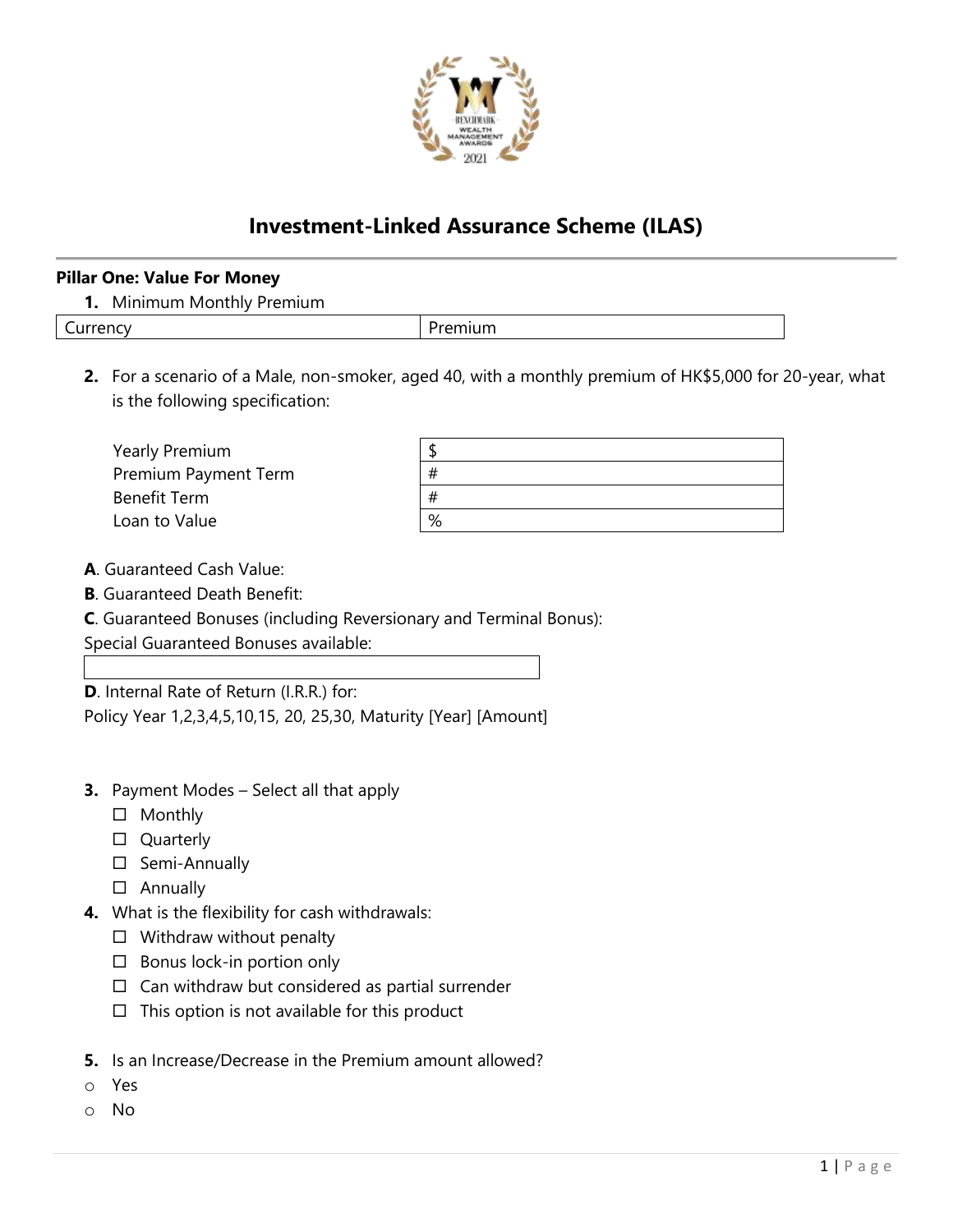

- **6.** Payment Holidays
- o Yes
- o No
- **7.** When is premium holiday allowed?
- o Anytime after year 1
- o Starting from year 2
- o Starting from year 3
- o Starting from year 4
- o Starting from year 5
- o After year 5
- **8.** Is the Policy Convertible to an annuity plan?
- o Yes
- o Partially
- o No
- **9.** How many annuity options are there?
	- **o** 1-3
	- **o** 4-6
	- **o** 7-10
	- **o** 11 and above

Additional remarks:

**10.** Change of Life Insured during the policy is in force

- o 1 to 3 times
- $\circ$  4 to 6 times
- o There is no limit to the number of times
- o This option is not available

o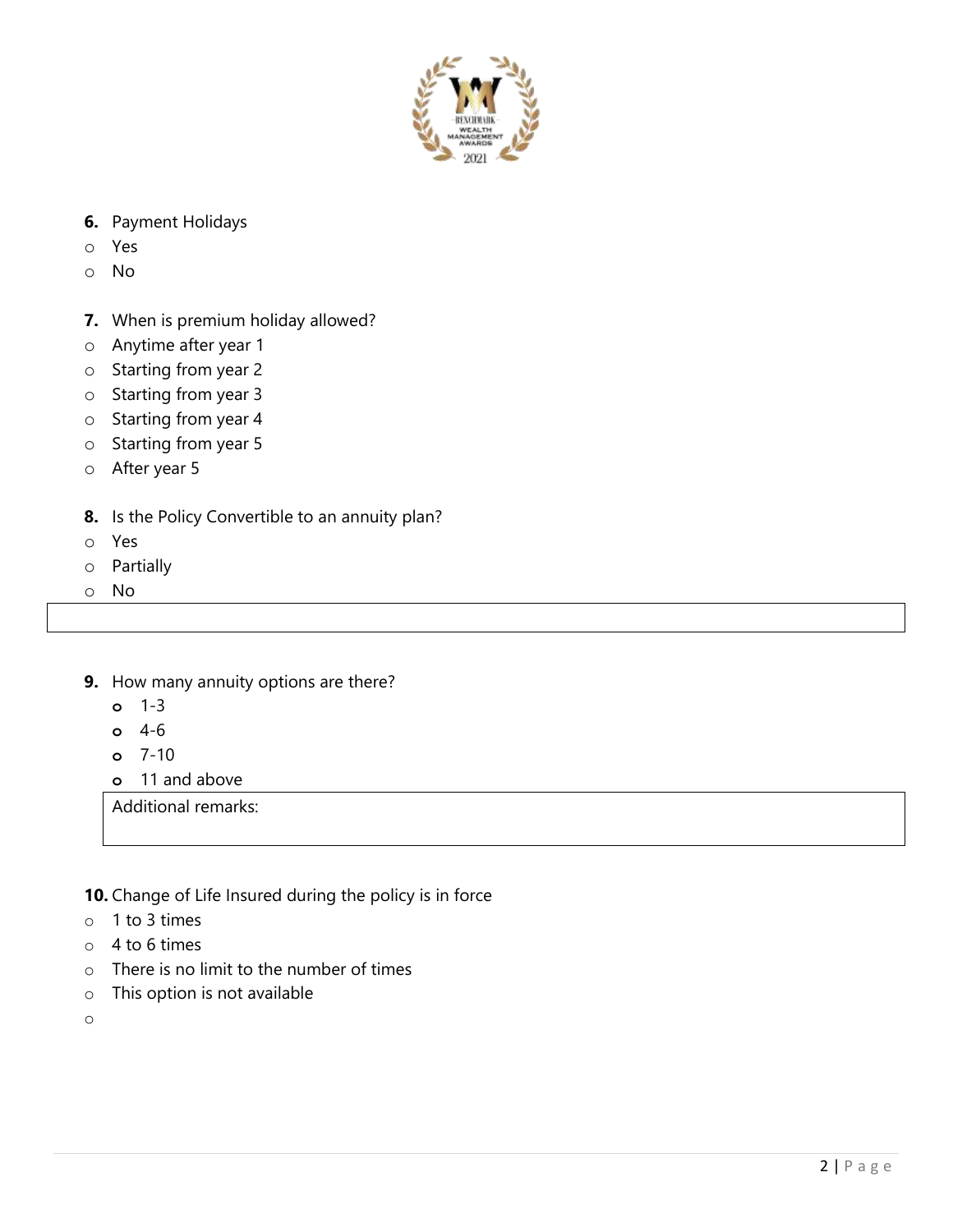

- **11.** Change of Policyholder during the policy is in force
- o 1 to 3 times
- $\circ$  4 to 6 times
- o There is no limit to the number of times
- o This option is not available

**12.** Advanced payment on terminal illness diagnosis

- o Yes
- o No

**13.** Does the firm discuss or monitor the impact that its products and services have on consumers?

- o Yes
- o No

**14.** Does the firm provide charitable donations or product/service accessibility initiatives?

- o Yes
- o No
- **15.** Does the company distribute any low-priced products or services designed explicitly for BoP [bottom of pyramid] lower-income communities to help improve their lives and livelihoods?
	- o Yes
	- o No

Additional Remarks for how your products create Long-Term Value for the customers:

16.  $\uparrow$  UPLOAD a product Brochure and the Illustration Document for a Male, non-smoker, aged 40, with a monthly premium of HK\$5,000 for 20-year

**17.** Video URL links: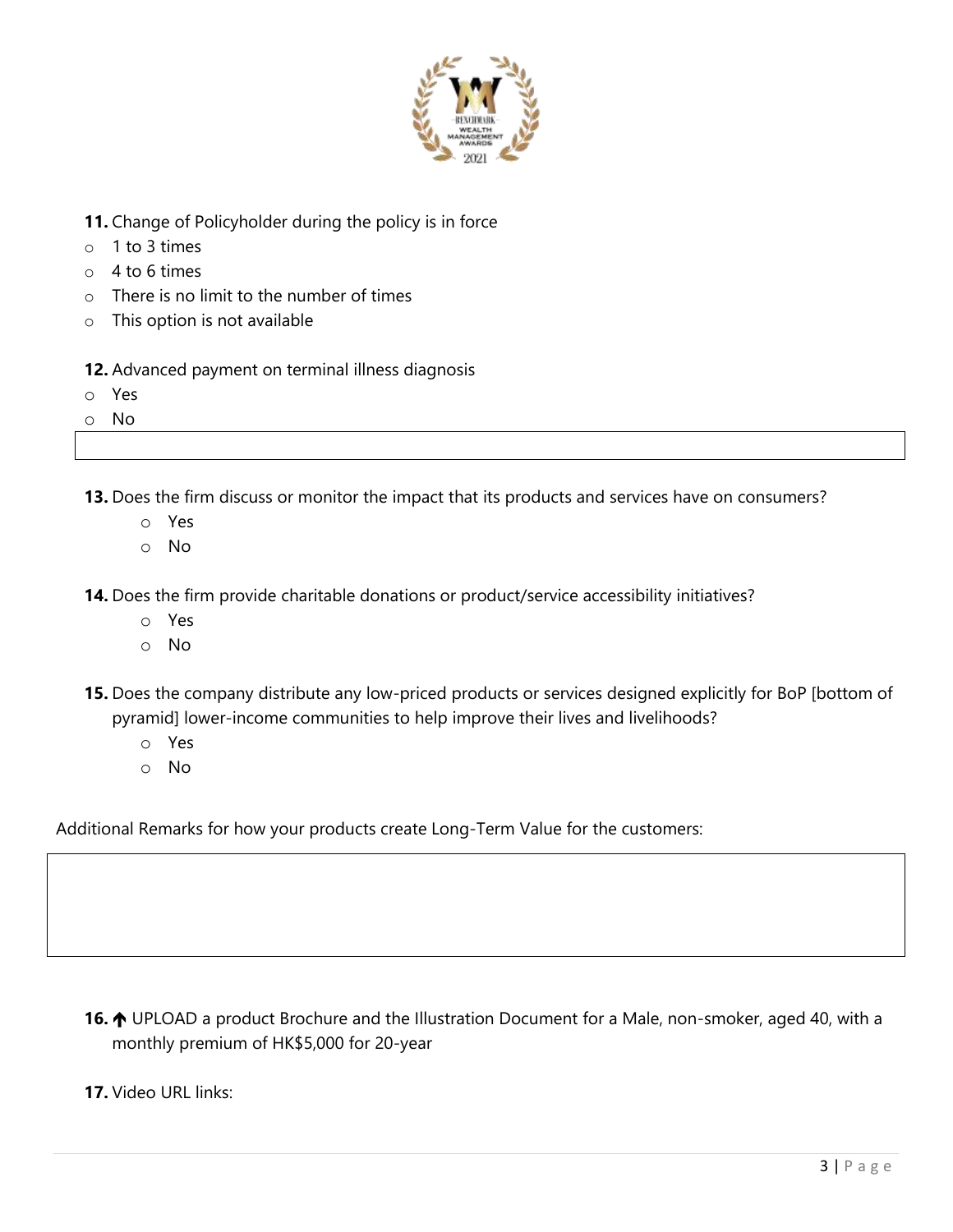

# **Pillar Two: Comfort and Experience**

### **Client Support**

- 1. If you have run a Customer Satisfaction Survey within the past 24 months, please explain your objectives? Select all that apply:
	- $\Box$  To improve loyalty and advocacy
	- $\Box$  To understand the landscape better
	- $\Box$  To understand competitors behavior
	- $\Box$  To track customer satisfaction level
	- $\Box$  To understand the buying, servicing, and claims experience
	- $\Box$  To address negative sentiment and provide service recovery

Please highlight the tools used for customer satisfaction and feedback, and highlight your achievement and process:

- 2. What do you do under the circumstances a claim is denied? Please Select all that apply:
	- $\Box$  Explain to the customers the reasons by a dedicated specialist/claim handler
	- $\Box$  Inform the agent and let them explain the reasons
	- $\Box$  Provide the customer a chance for clarification and refile for the claim
	- $\Box$  Send them a written reply and close the case
	- $\Box$  We do something else that is different, and we do it better

Please describe the claim process and its service level undertaking: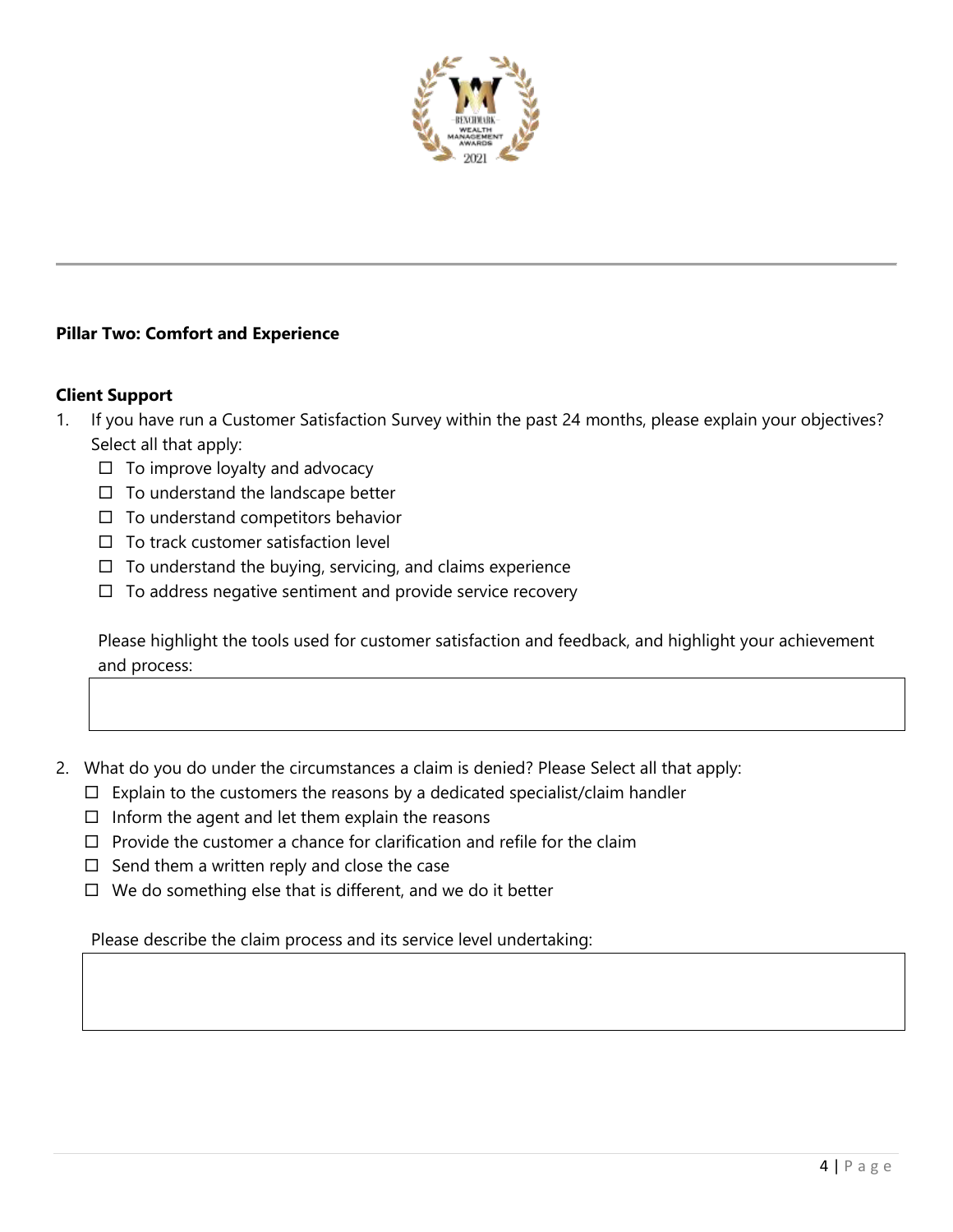

- 3. How do you identify potentially fraudulent claims, and how has the process improve efficiency and help optimize pricing for customers?
- 4. What does your customer portal do for your customers? Please select all that apply:
	- $\Box$  Apply for loans
	- $\square$  Chatbot
	- $\square$  Conduct Product comparisons
	- $\Box$  Contact customer service
	- Enroll and follow Health Programs
	- $\square$  File a claim
	- $\Box$  Make additional purchase
	- $\square$  Make profile changes
	- $\Box$  Make withdrawal
	- $\Box$  Open an account/Enrol online
	- $\Box$  Perform fund switching
	- $\Box$  Receive market Information
	- $\Box$  Receive product information
	- $\square$  Submit policy application
	- $\square$  Track claims progress
	- $\Box$  Track fund performances
	- $\Box$  Tutorial articles or videos
	- $\square$  View e-statements
	- $\Box$  We do not have a customer portal
	- $\Box$  We do more than the above, and please see the description below: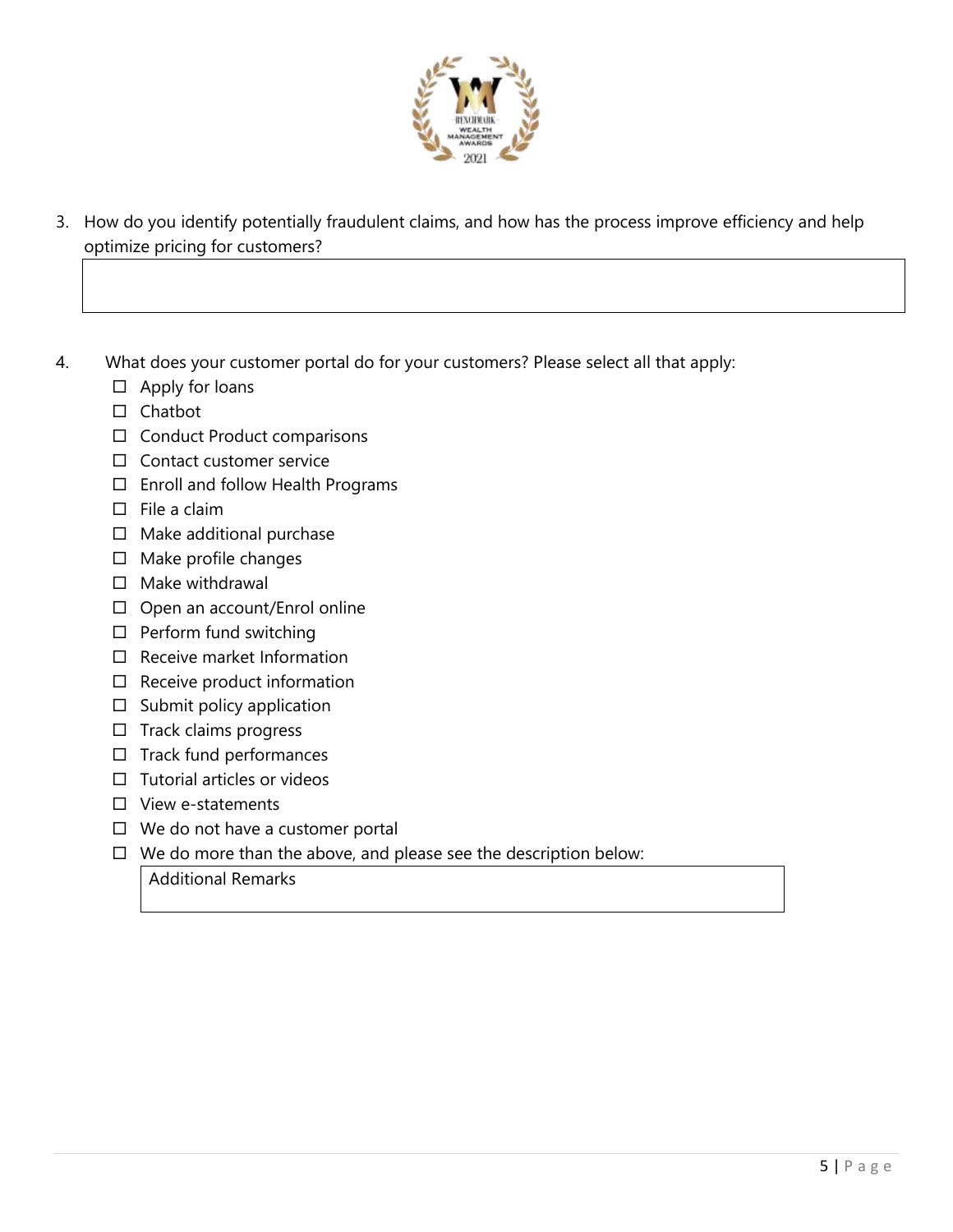

- 5. What does your mobile app do for your customers? Please select all that apply:
	- $\Box$  Apply for loans
	- $\square$  Chatbot
	- $\Box$  Conduct product comparisons
	- $\Box$  Contact customer service
	- $\Box$  Health Programs and well-being tracker
	- $\Box$  File a claim
	- $\square$  Make additional purchase
	- $\square$  Make profile changes
	- $\square$  Make withdrawal
	- □ Open an account/Enrol online
	- $\square$  Perform fund switching
	- $\Box$  Receive market information
	- $\Box$  Receive product information
	- $\square$  Submit policy application
	- $\square$  Track claims progress
	- $\Box$  Track fund performances
	- $\Box$  Tutorial articles or videos
	- $\square$  View e-statements
	- $\Box$  We do not have a customer portal
	- $\Box$  We do more than the above, and please see the description below: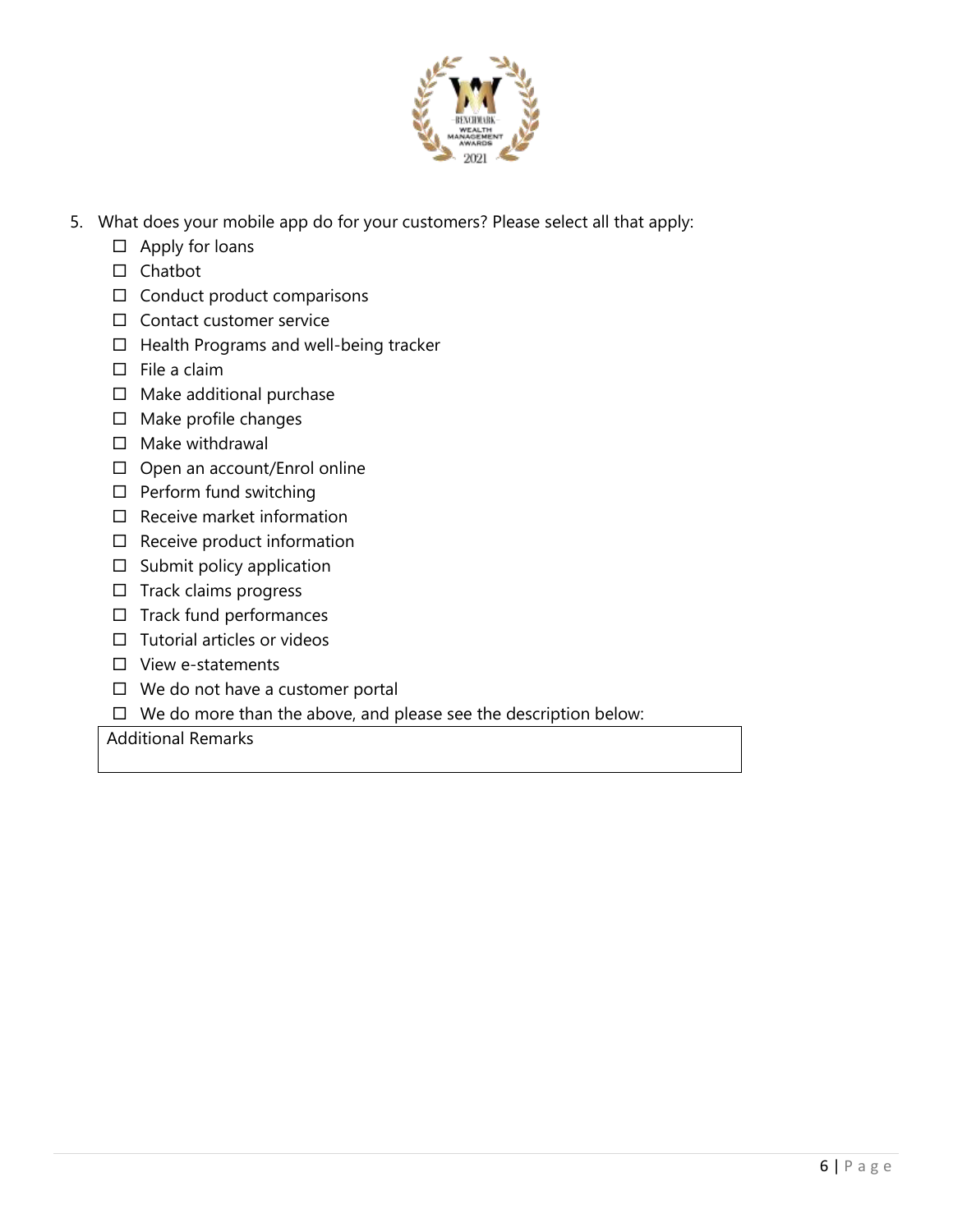

- 6. What does your Distributor and Agent portal do internal and external intermediaries? Please select all that apply:
	- $\Box$  Chathot
	- $\square$  Engage with Customers
	- $\square$  Make profile changes
	- □ Manage a claim
	- $\square$  Product Comparisons
	- $\Box$  Product Information
	- $\square$  Submit policy application
	- $\Box$  Track claims progress
	- $\Box$  Track performances
	- $\Box$  Tutorial articles or videos
	- $\Box$  We do not have a portal for Distributors or Agents
	- $\Box$  We do more than the above:

- 7. Please describe the technology used for Clients' Ease of access to Products, Pricing, Advice, Research, and the internet. How do you enhance client insights such as big data, A.I., or data warehouse to optimize the client experience and journey? How is technology made available to customers along the three stages - Pre-sale, Account Opening, and Post sale care?
- 8. Does the firm discuss or monitor the impact that its products and services have on customers?
	- o Yes
	- o No
- 9. Has the firm been involved in any customer-related lawsuits or offenses investigated by a judicial/regulatory process during 12 months?
	- o Yes
	- o No
- 10. What supports are provided to ensure service level is measured to meet customers' ongoing needs, ensure that products sold are aligned to their long-term goals and needs, and ensure that customers fully understand the coverage and policy before purchasing from the intermediary?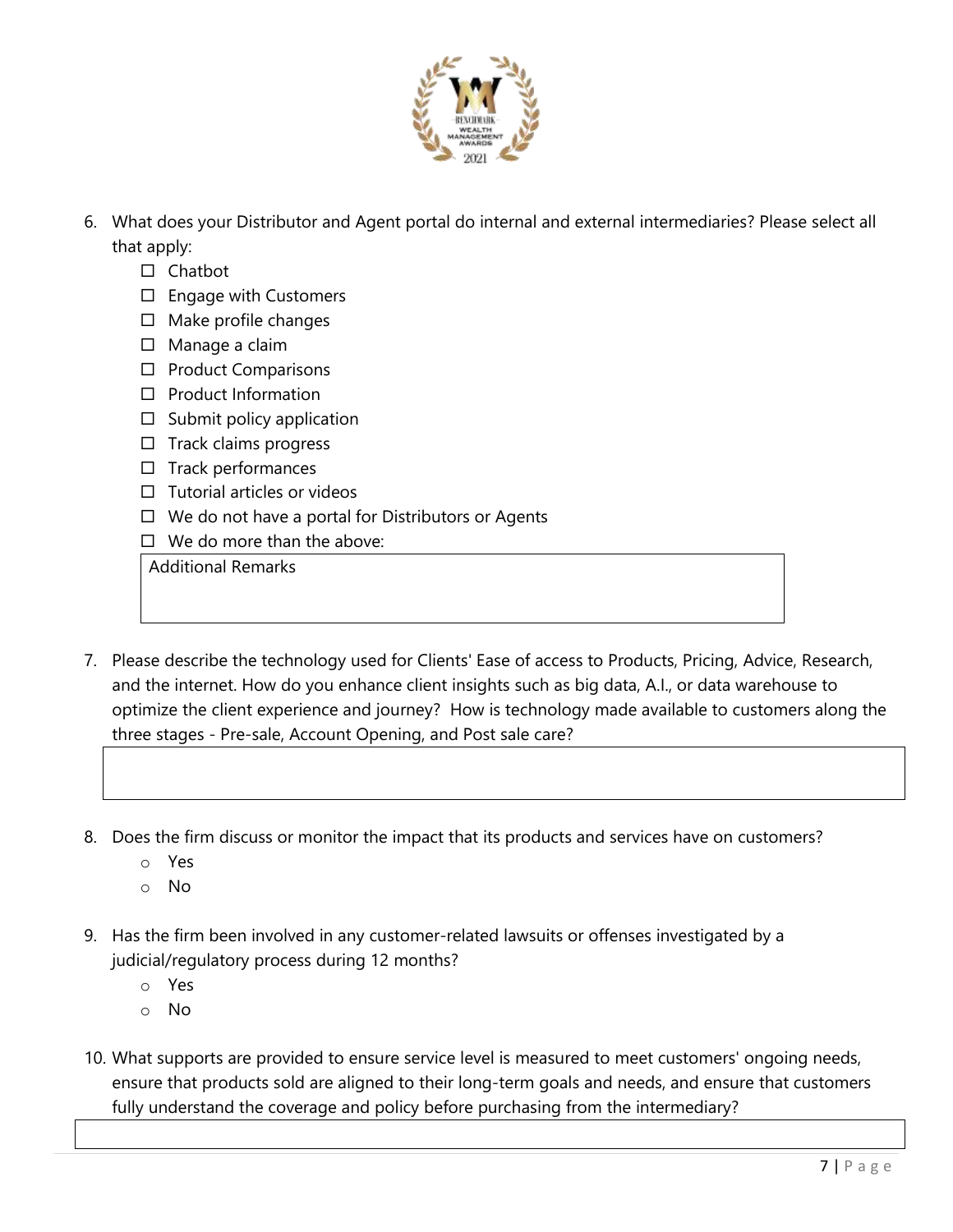

- 11. If you have run a Broker Satisfactory Survey in the past 24 months, please tell us about your objectives? Select all that apply:
- $\Box$  To improve loyalty and advocacy
- $\Box$  To understand the landscape better
- $\square$  To understand competitors behavior
- $\square$  To track customer satisfaction level
- $\Box$  To understand the buying, servicing, and claims experience
- $\square$  To address negative sentiment and provide service recovery

Please highlight the tools used for customer satisfaction and feedback, and highlight your achievement and process:

12. What does your Distributor and Agent portal do for your customers? Please select all that apply:

- $\Box$  Chatbot
- □ Engage with Customers
- $\Box$  Make profile changes
- □ Manage a claim
- $\square$  Product Comparisons
- $\Box$  Product Information
- $\square$  Submit policy application
- $\Box$  Track claims progress
- $\Box$  Track performances
- $\Box$  Tutorial articles or videos
- $\Box$  We do not have a portal for Distributors or Agents
- $\Box$  We do more than the above:
- Additional Remarks
- 13. How do you ensure that brokers' practices are aligned with client experience and the ongoing monitoring of satisfaction level?

# **Upload all the relevant screenshots, decks, and guidebooks, etc...**

Video URL links: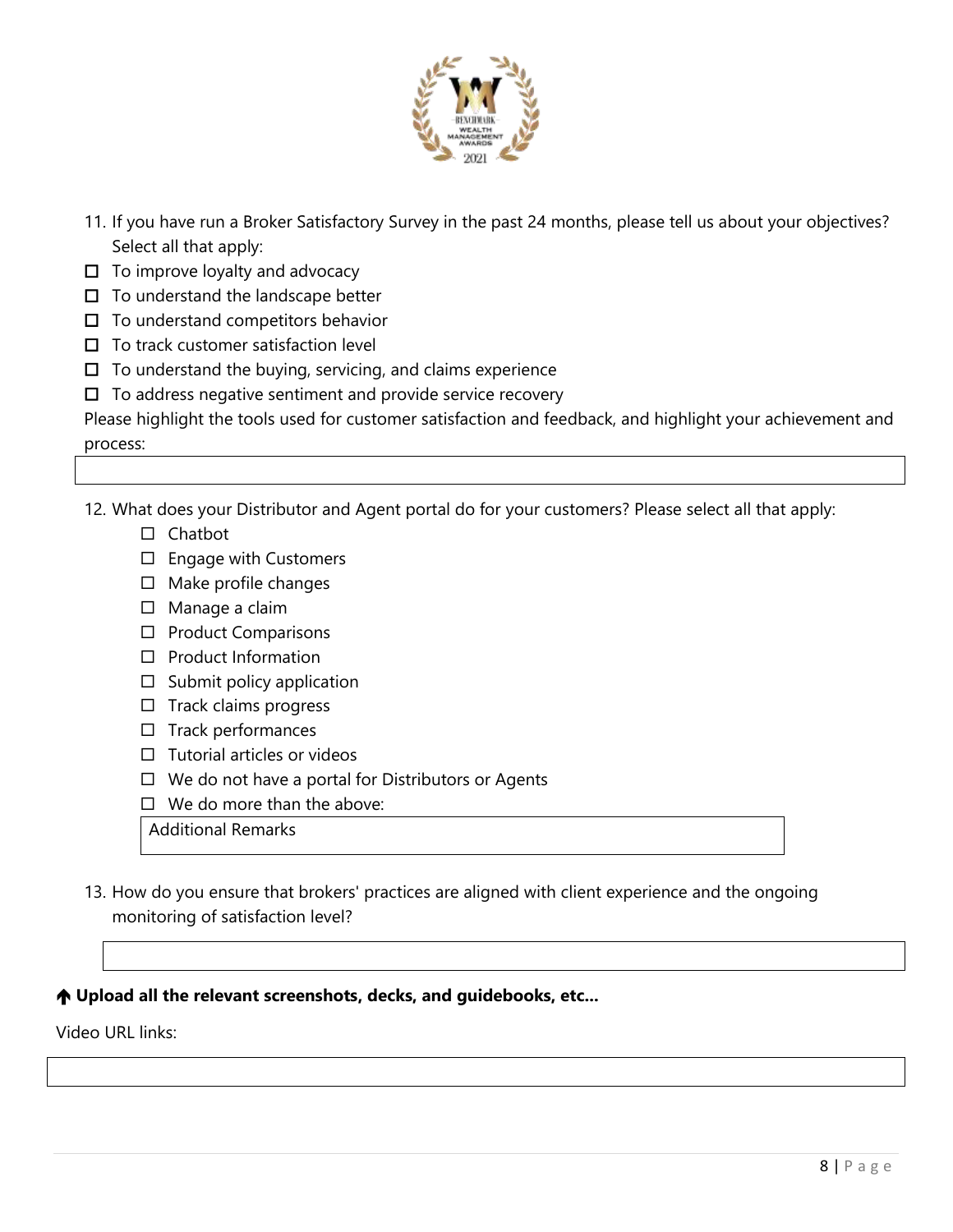

# **Pillar Three: Governance and Dependability**

| Yes (please proceed to 2A)<br>□                                                              |                                |                        |  |  |
|----------------------------------------------------------------------------------------------|--------------------------------|------------------------|--|--|
| □                                                                                            | No (please proceed to 2B & 2C) |                        |  |  |
| 2A. Financial Strength: Please state the ratings over the past 12 months as of June 30, 2021 |                                |                        |  |  |
| Standard and Poor                                                                            |                                | Rating in 2020         |  |  |
| Moody's                                                                                      |                                | Rating in 2020         |  |  |
| Fitch                                                                                        |                                | Rating in 2020         |  |  |
|                                                                                              |                                |                        |  |  |
| 2B. Asset Under Management:                                                                  |                                |                        |  |  |
| 2020 AUM (USD):                                                                              |                                | YoY Growth/Decline (%) |  |  |
| 2019 AUM (USD):                                                                              |                                | YoY Growth/Decline (%) |  |  |
| 2018 AUM (USD):                                                                              |                                | YoY Growth/Decline (%) |  |  |
| We prefer not to disclose<br>□                                                               |                                |                        |  |  |
|                                                                                              |                                |                        |  |  |
| 2C. Solvency Ratio:                                                                          |                                |                        |  |  |
| 2020 (%) of regulation:                                                                      |                                | YoY Growth/Decline (%) |  |  |
| 2019 (%) of regulation:                                                                      |                                | YoY Growth/Decline (%) |  |  |
| 2018 (%) of regulation:                                                                      |                                | YoY Growth/Decline (%) |  |  |
| We prefer not to disclose<br>□                                                               |                                |                        |  |  |
|                                                                                              |                                |                        |  |  |
| <b>2.</b> Does the firm have a committee responsible for risk?                               |                                |                        |  |  |
| Yes                                                                                          |                                |                        |  |  |
| No                                                                                           |                                |                        |  |  |

**1.** Have you received a Financial Rating from a major rating agency in the past 12 months?

- **3.** What is the Business of the Risk Committee? Please select all that apply:
	- $\Box$  Proactively identify risk issues
	- $\square$  Assessment of risks
	- □ Mitigate and Manage risks
	- $\Box$  Risk controls policies and implementation
	- $\square$  Regulatory risks monitoring
	- $\Box$  We do more than the above please explain below: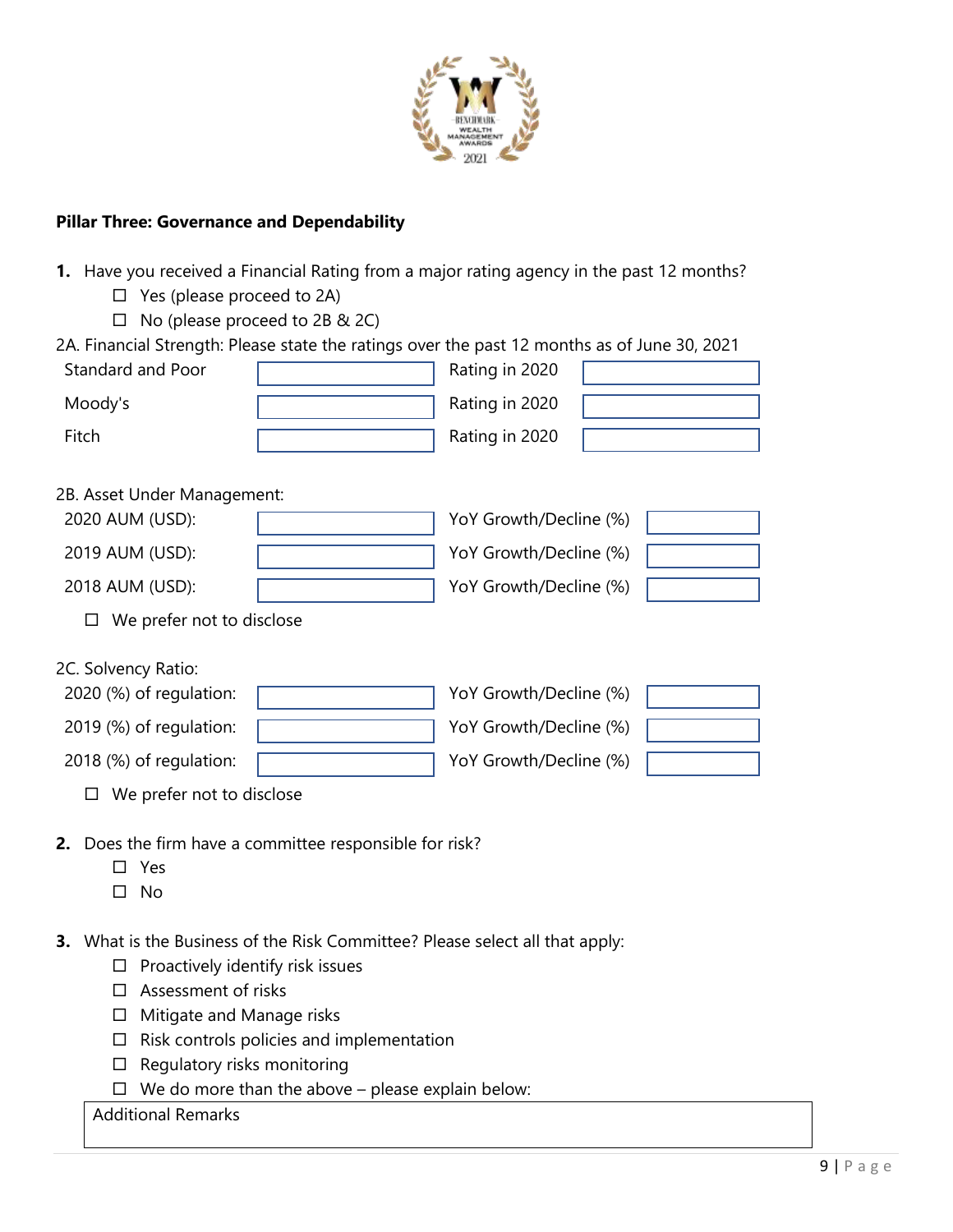

# **4.** What is the percentage of the risk committee that is independent?

%

- **5.** Are there any executives on the risk committee?
	- o Yes
	- o No
- **6.** Does the firm describe business continuity risks related to disruptions of operations?
	- o Yes
	- o No
- **7.** Does the firm link its directors' bonuses to the achievement of long-term goals?
	- o Yes
	- o No
- **8.** Does the firm have a Code of Ethics?
	- □ Yes
	- $\square$  No
- **9.** Percentage of non-executive directors that have industry-specific expertise

%

- **10.** Does the firm have country-specific components in their anti-bribery and/or corruption statement or policy?
	- o Yes
	- o No
- **11.** Does the firm provide its employees with training on anti-bribery and/or corruption?
	- o Yes
	- o No
- **12.** Please explain the background and general principles for the inclusion of investment vehicles and asset

types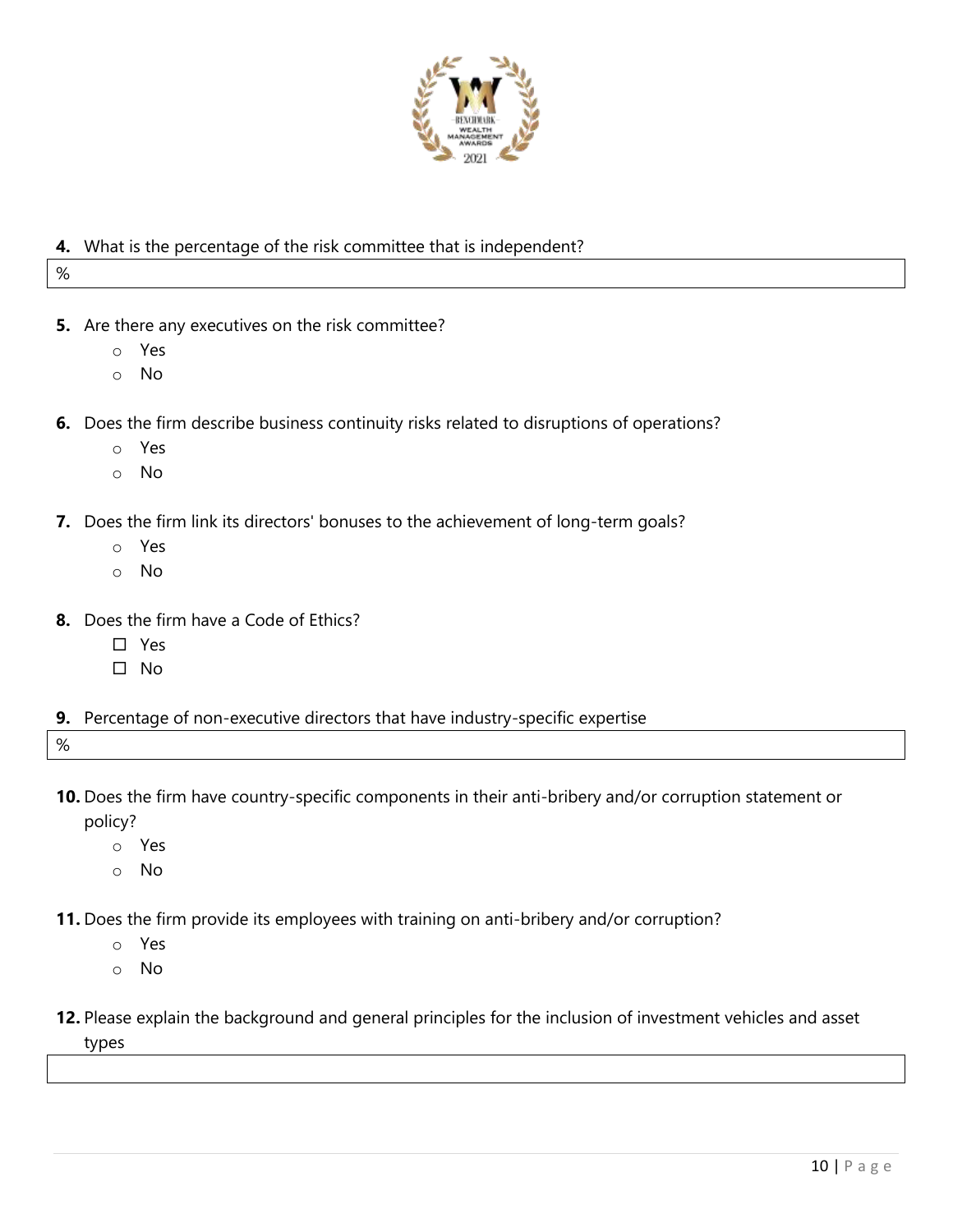

- **13.** What is the rationale of risk profiling for including investment in the "menu" of the ILAS platform? What are the risk assessment tools being used?
- **14.** What is your Product Due Diligence Process? Please explain how an idea is generated and financial metrics used to measure the feasibility of a third-party asset manager:
- **15.** What are your exclusion policies and the minimum E.S.G. requirements of the products
- **16.** Under what circumstances will a fund be removed from the selection? What are the steps taken to prevent losses suffered by the clients from the removal?

**17.** Please explain your Post-sale control, specifically on risk profiling and matching of the investments selected.

- **18.** How do you ensure that the brokers focus on the clients' risk appetite and product alignment, and what training has taken place to ensure the customers' safety?
- **19.** What actions are taken when mis-selling activities are identified, and what are the consequences on the broker?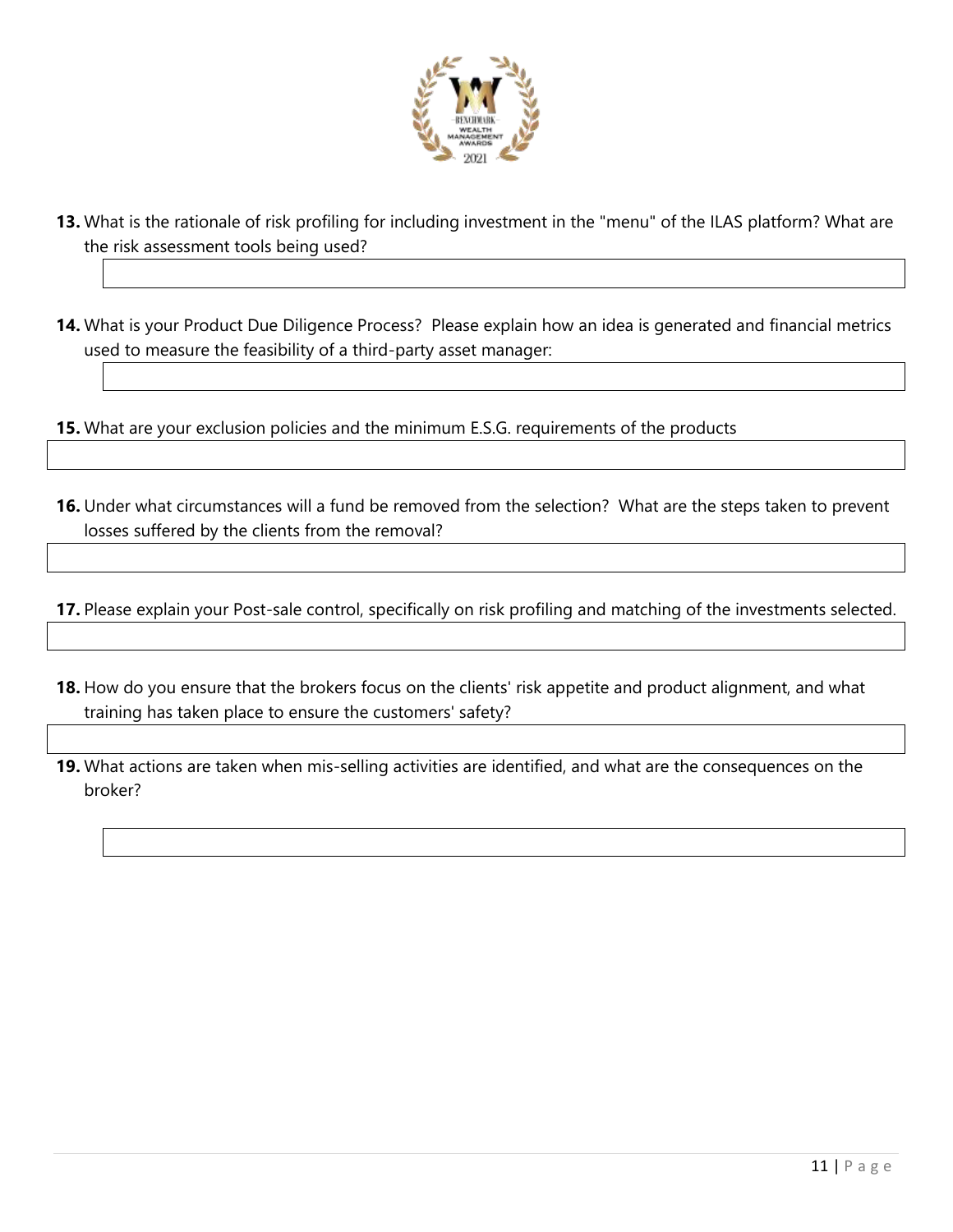

# **Pillar Four: Sustainability and E.S.G.**

- **1. Commitment to responsible shareholding.** Please select the statement(s) that describe your approach to stewardship. You may choose more than one statement where applicable:
	- $\Box$  We have a clearly articulated, explicit, publicly available policy/framework on investing responsibly across ALL our strategies, including non-ESG, non-SRI strategies
	- $\Box$  We do NOT yet have an explicit, clearly spelled out stewardship policy/framework/principle, but we are in the process of finalizing one within the next 12 months
	- $\Box$  We do NOT have an explicit stewardship policy/framework -- and do NOT have plans for one -- but we invest responsibly whenever possible across ALL our strategies, including non-ESG, non-SRI strategies
	- $\Box$  We invest responsibly ONLY in our E.S.G., S.R.I., and/or sustainable strategies. We do not practice responsible investing in other strategies
	- $\Box$  We are signatories to one or more stewardship principles, but we have no concrete plans to institute a stewardship policy/framework at our firm at the moment
	- $\Box$  We are not signatories to stewardship principles/codes; we have no stewardship policies, but we are keen to move in that direction is within the next 1-2 years
	- $\Box$  We think stewardship is NOT suitable for our business model, and we have explained why to the relevant regulatory authorities and/or investors
	- $\Box$  We do NOT think stewardship is important to our firm at this time, and we do not feel it's necessary to explain why
	- $\Box$  Our firm does NOT have a position on stewardship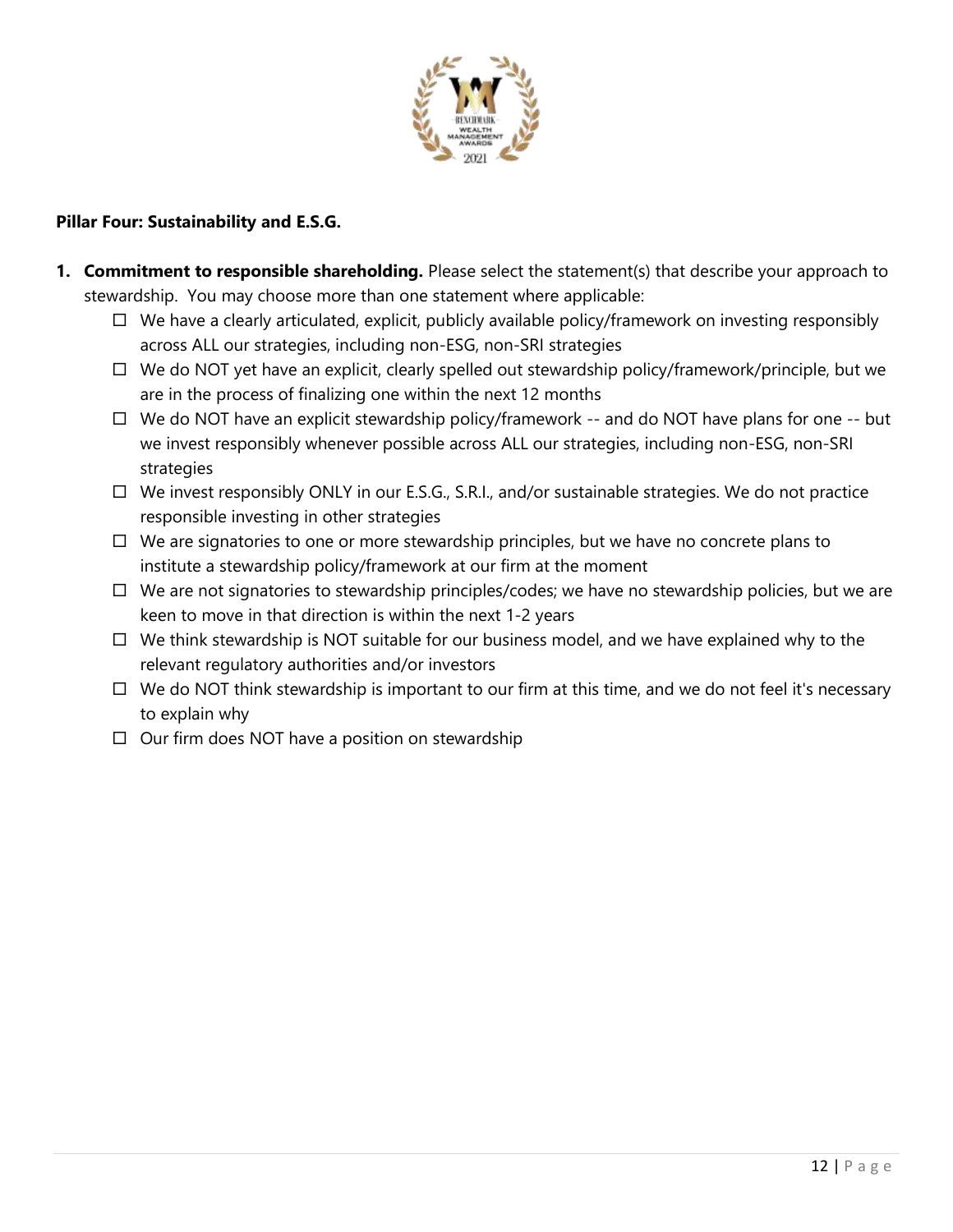

- **2.** Disclosures on voting: Please select the statements that describe your firm's practices related to voting. Some firms have varying disclosure levels for different policyholders types. Your answers to this question should reflect your disclosure to retail and high net worth policyholders and family offices. You may select more than one statement:
	- $\Box$  Our disclosure on voting is available to policyholders, from retail to institutional asset owners, without them having to make a request, i.e., the disclosure is on our website or other electronically accessible venues
	- $\Box$  Our disclosure on voting is available ONLY to institutional policyholders, including family offices, without them having to make a request, i.e., the disclosure is electronically accessible to them
	- $\Box$  We disclose our votes and rationale ONLY if a policyholder asks for disclosure
	- $\Box$  In our disclosures, we explain in plain, clear, unambiguous language the rationale behind every vote
	- $\Box$  In our disclosures, we explain the rationale behind every vote, BUT we do not make an effort to present it in plain language, clear, unambiguous language
	- $\Box$  We do not currently disclose our votes and rationale, but we have concrete plans to do so within the next 12 months
	- $\Box$  We do not disclose and have no plans to disclose our voting
	- $\Box$  We do not vote
	- $\Box$  We cannot/prefer not to divulge our voting practices
- **3.** Is your firm a signatory to the United Nations-supported Principles for Responsible Investment (UNPRI) or another responsible investing initiative? Please select only one response.
	- o Yes, we are already a signatory to UNPRI only
	- o Yes, we are already a signatory to UNPRI plus one or more responsible investing initiative/s
	- o No, but we are in the process of applying to be a signatory to UNPRI or another responsible investing initiative/s
	- o No, but we plan to be a signatory to at least one responsible investing initiative in the near future
	- o No, we have no plans to become a signatory of any responsible investing initiatives in the near future
	- o Other responses (please specify)

Please explain and describe the other initiatives that you have pledged.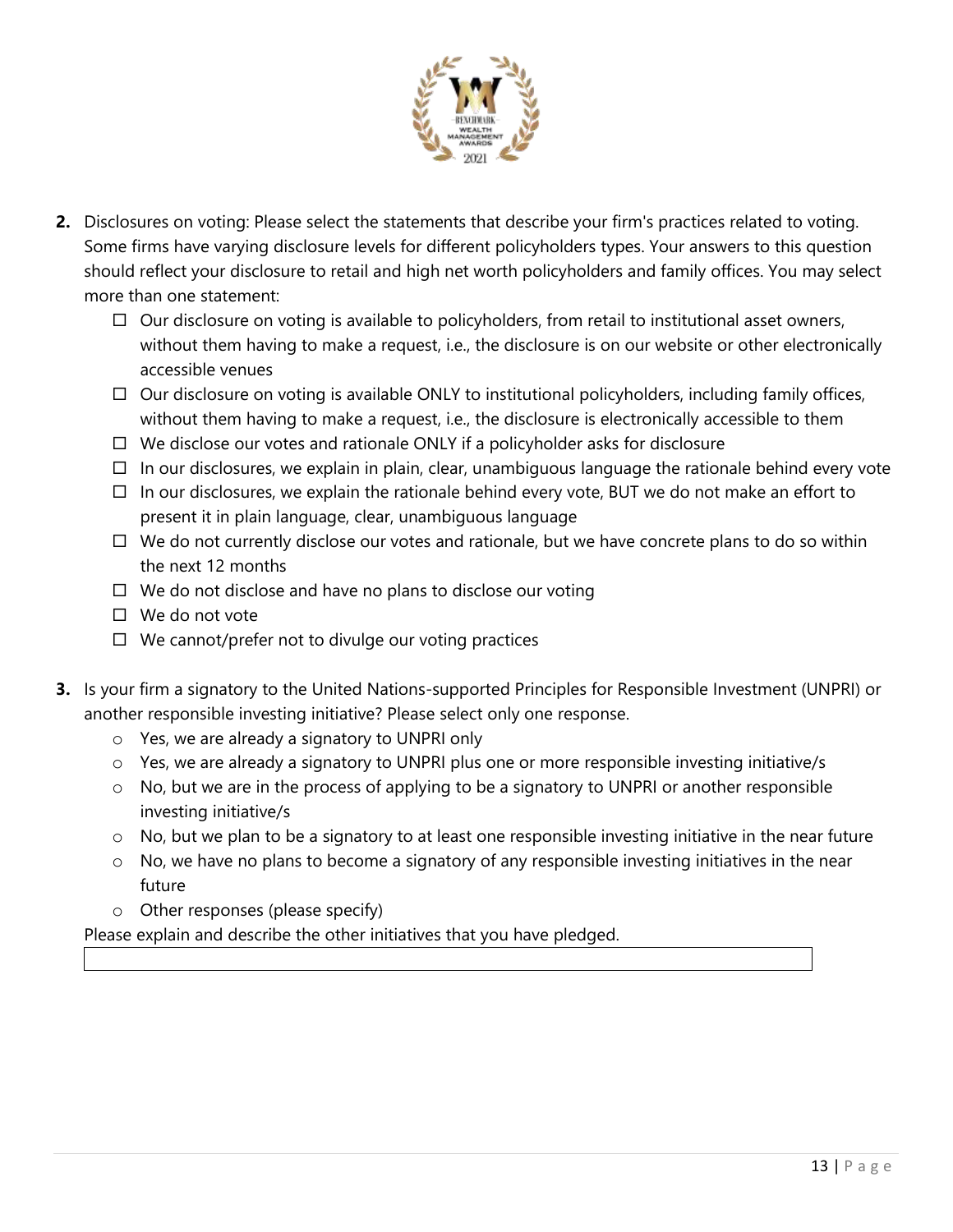

**4.** To what extent will E.S.G. **materiality factors** influence the ultimate investment/divestment, overweight and underweight decisions? Would you please select only one response?

# A. **Environmental materiality factors**

- $\circ$  80-100% influence on the ultimate investment decisions
- $\circ$  65-79% influence on the ultimate investment decisions
- o 50-64% influence on the ultimate investment decisions
- o 35-49% influence on the ultimate investment decisions
- o 20-34% influence on the ultimate investment decisions
- o 5-19% influence on the ultimate investment decisions
- o Environmental effects on the portfolio are NOT currently considered, and we have NO plans to take them into account
- o Environmental effects on the portfolio are NOT presently considered, but we have clearly defined framework, parameters, principles, methods/techniques, and objectives are available for imminent implementation to take them into account within the next 12 months

# B. **Social materiality factors**

- o 80-100% influence on the ultimate investment decisions
- o 65-79% influence on the ultimate investment decisions
- o 50-64% influence on the ultimate investment decisions
- o 35-49% influence on the ultimate investment decisions
- o 20-34% influence on the ultimate investment decisions
- o 5-19% influence on the ultimate investment decisions
- o Social effects on the portfolio are NOT currently considered, and we have NO plans to take them into account
- o Social effects on the portfolio are NOT presently considered, but we have clearly defined framework, parameters, principles, methods/techniques, and objectives are available for imminent implementation to take them into account within the next 12 months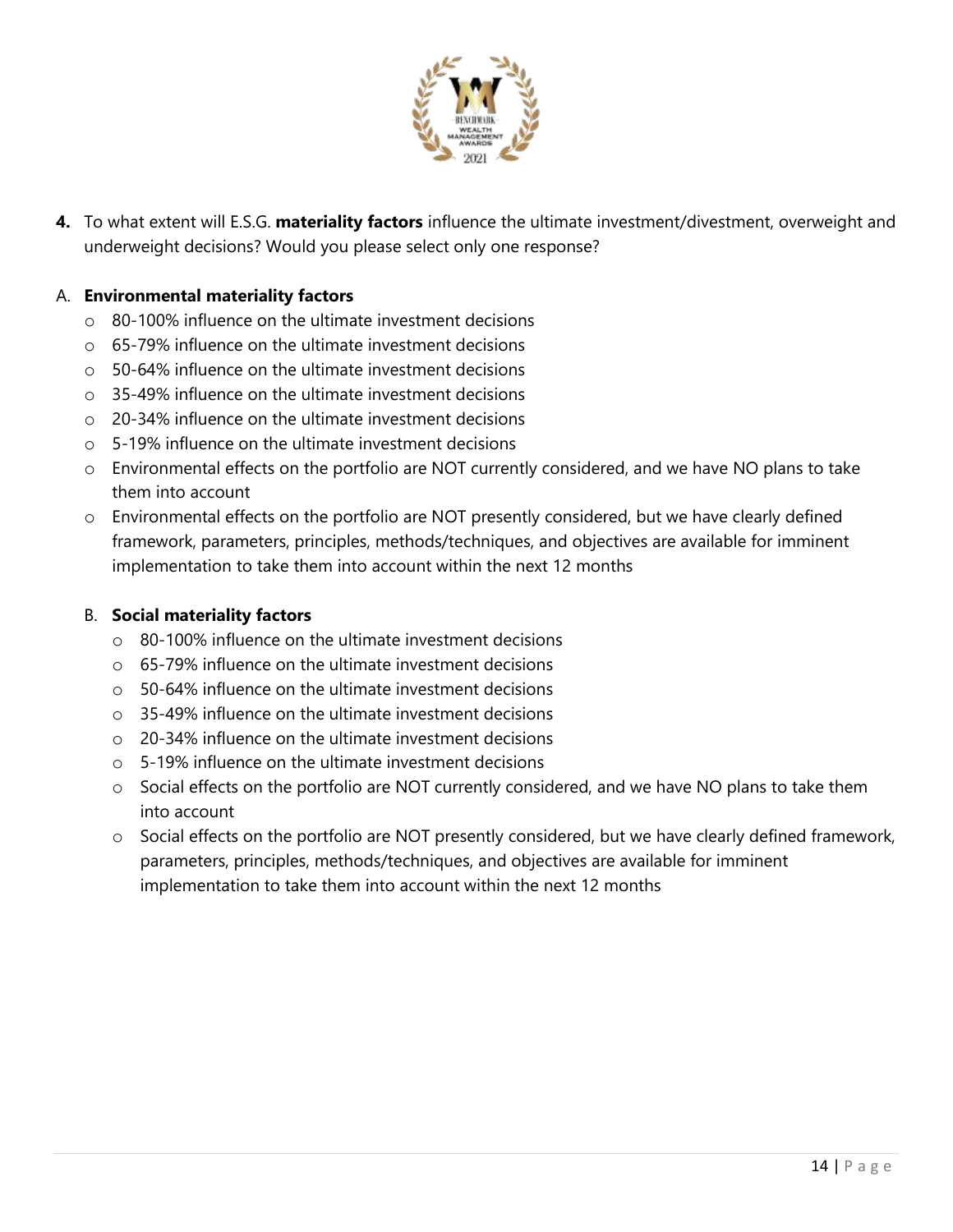

# C. **Governance materiality factors**

- o 80-100% influence on the ultimate investment decisions
- o 65-79% influence on the ultimate investment decisions
- o 50-64% influence on the ultimate investment decisions
- o 35-49% influence on the ultimate investment decisions
- o 20-34% influence on the ultimate investment decisions
- o 5-19% influence on the ultimate investment decisions
- o Governance effects on the portfolio are NOT currently considered, and we have NO plans to take them into account
- o Governance effects on the portfolio are NOT currently considered, but we have clearly defined framework, parameters, principles, methods/techniques, and objectives are available for imminent implementation to take them into account within the next 12 months
- **5.** What does the firm **consider material,** and how is an **assessment of their impact** carried out? Please describe your **overall inclusion of E.S.G. factors** and how is the in-house E.S.G. materiality framework defined? Please also explain how you would identify material financial and E.S.G. factors affecting a company, industry, sector, and country.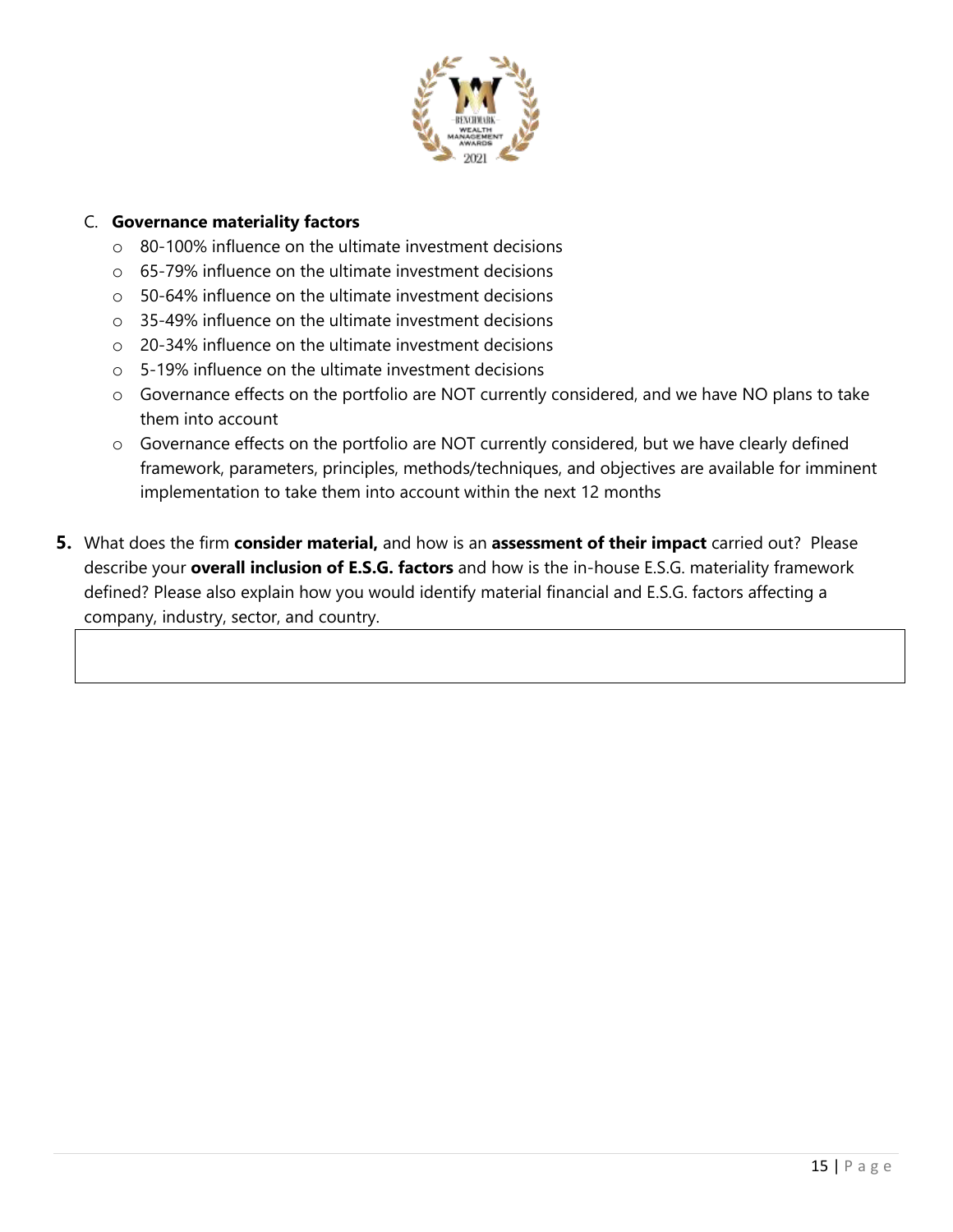

- **6.** Do you align your investment policies against the UNSDG, and what impact(s) do you target to achieve? Please select all that apply.
	- □ Goal 1: No Poverty
	- □ Goal 2: Zero Hunger
	- □ Goal 3: Good Health and Well-Being
	- □ Goal 4: Quality Education
	- Goal 5: Gender Equality
	- □ Goal 6: Clean Water and Sanitation
	- $\Box$  Goal 7: Affordable and Clean Energy
	- □ Goal 8: Decent Work and Economic Growth
	- $\Box$  Goal 9: Industry, Innovation, and Infrastructure
	- $\Box$  Goal 10: Reduced Inequalities
	- □ Goal 11: Sustainable Cities and Communities
	- $\Box$  Goal 12: Responsible Consumption and Production
	- Goal 13: Climate Action
	- □ Goal 14: Life Below Water
	- Goal 15: Life on Land
	- $\Box$  Goal 16: Peace, Justice, and Strong Institutions
	- Goal 17: Partnerships
- **7.** Does the firm have a statement or policy to promote equal opportunity and diversity?
- **8.** Does the firm offer diversity training?
- **9.** Does the firm have specific targets to improve equal opportunity and diversity?
- **10.** Does the company disclose quantitative information on gender or ethnic minority employment?

# **11.** Percentage of minorities on the Board

%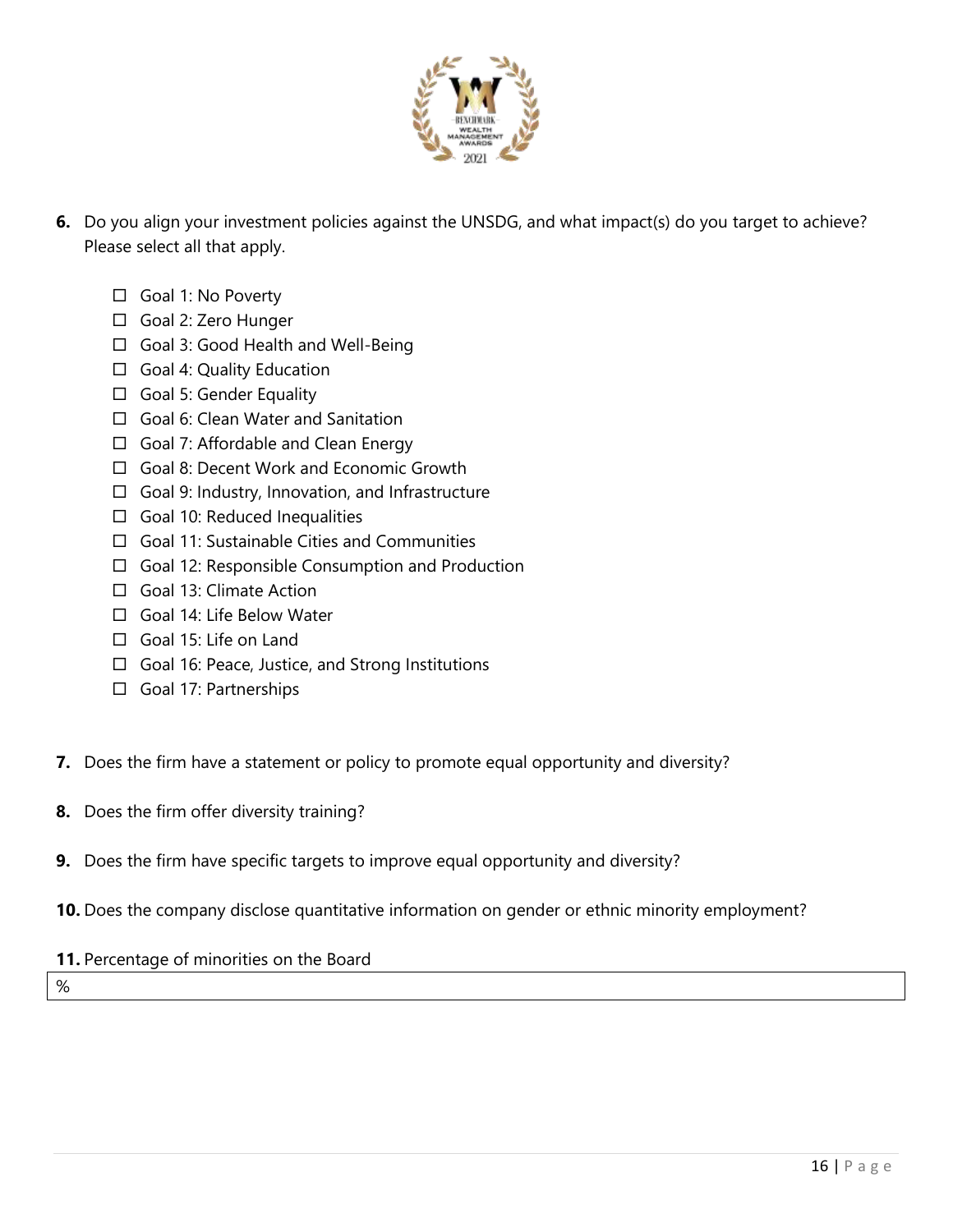

- **12.** Does the firm have any programs or initiatives in support of LGBTQIA+ rights?
- **13.** Percentage of ethnic minority individuals employed by the company in management-level positions
- **14.** Does the firm provide charitable donations or product/service accessibility initiatives?